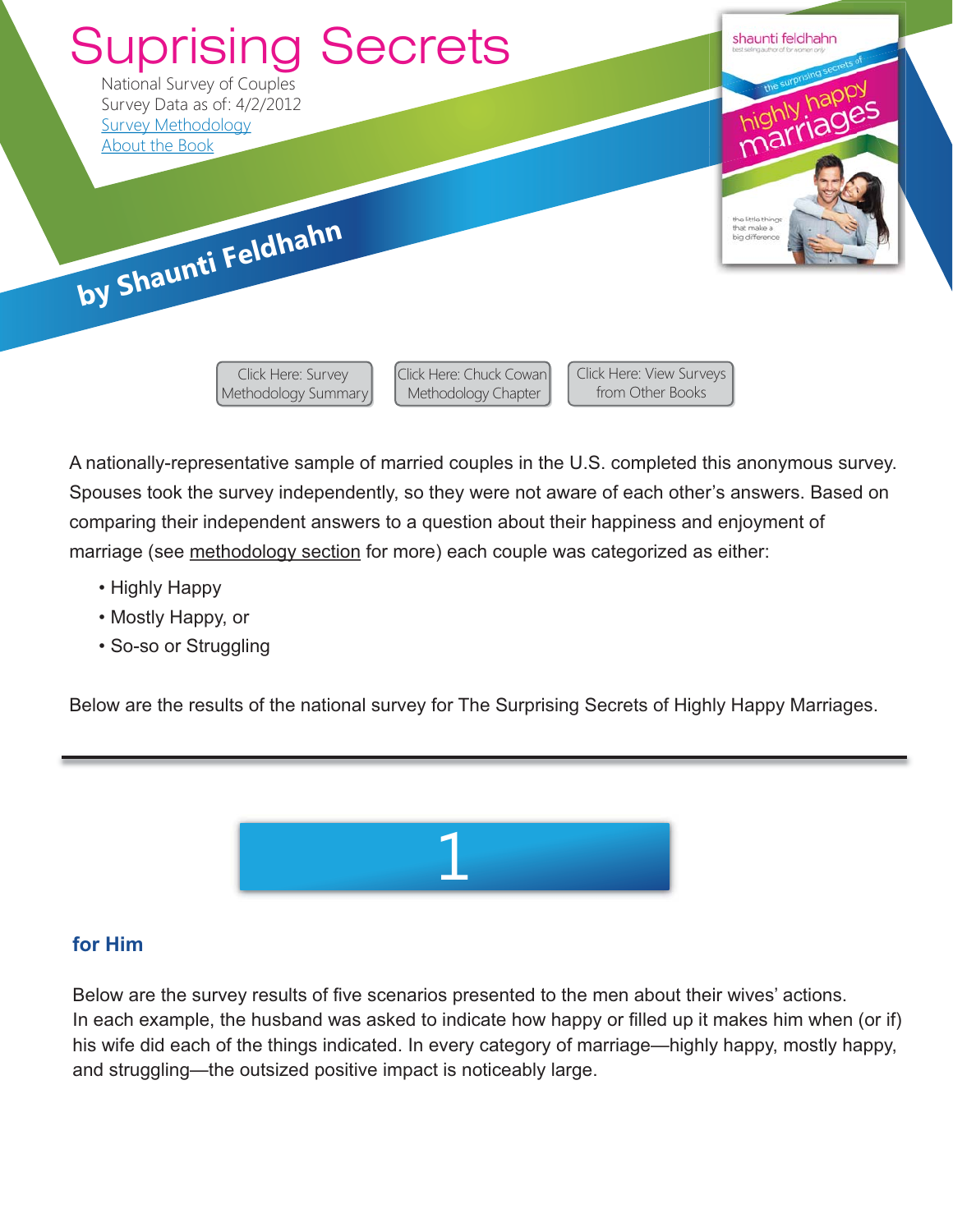She notices when I do something and sincerely thanks me for it. (For example: "Thank you for mowing the lawn even though it was so hot outside" or "Thanks for playing with the kids, even when you were so tired from work.")

1a



 $\sum$  She makes it clear that she desires me sexually (she initiates physical intimacy at times and is not just willing but enthusiastic), and/or that I please her sexually.

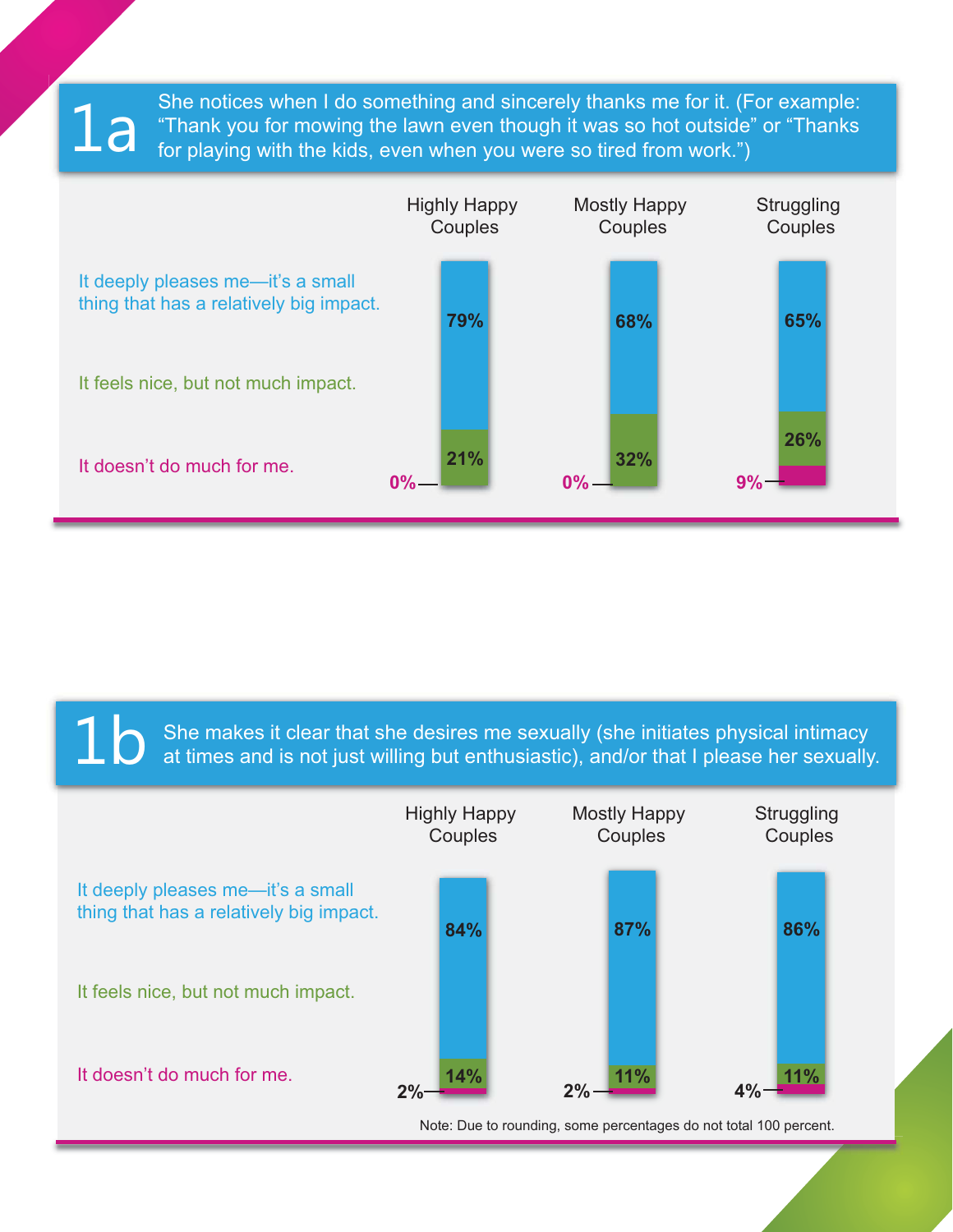

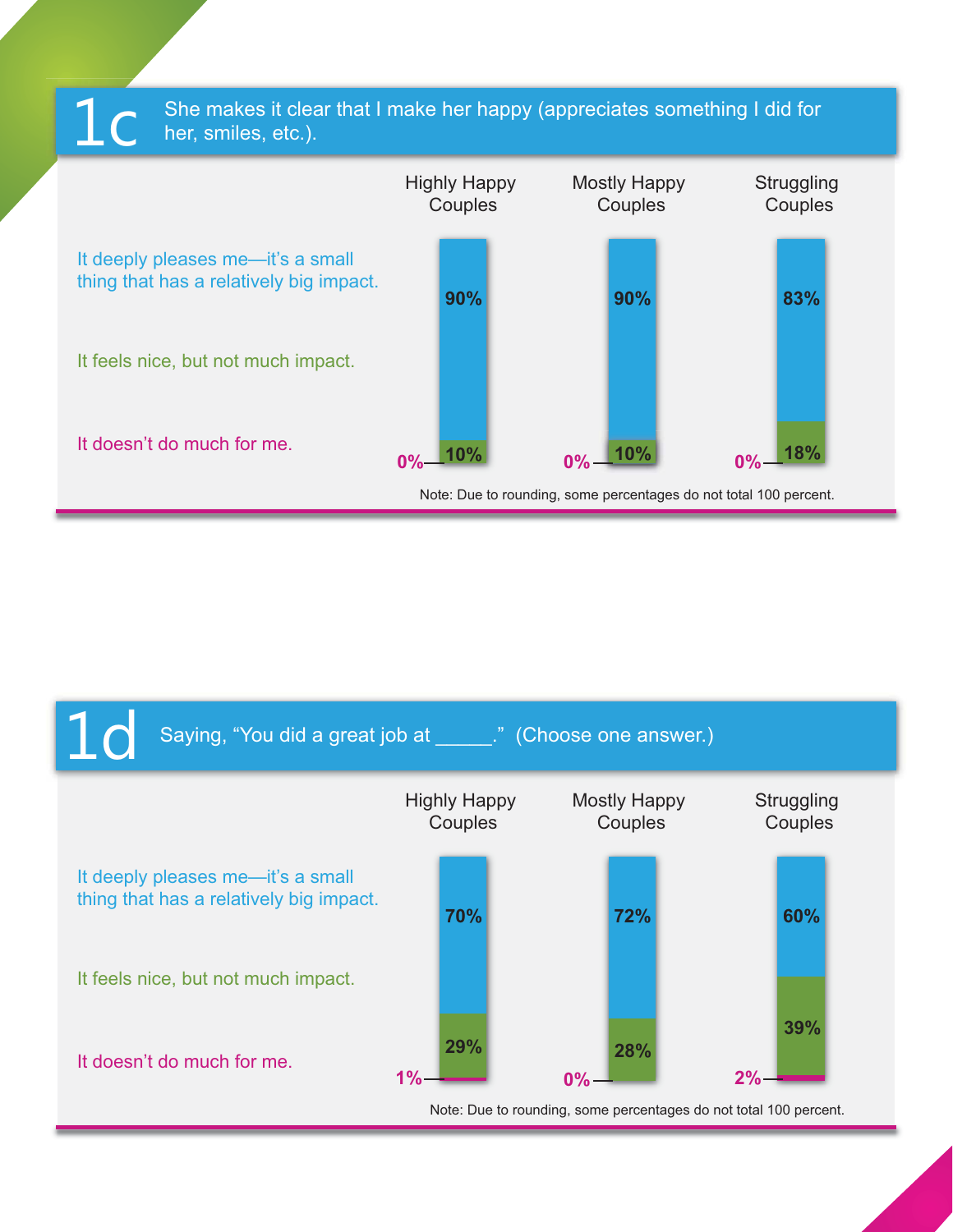#### Mentioning something I did well, in front of others. (Choose one answer.) 1e



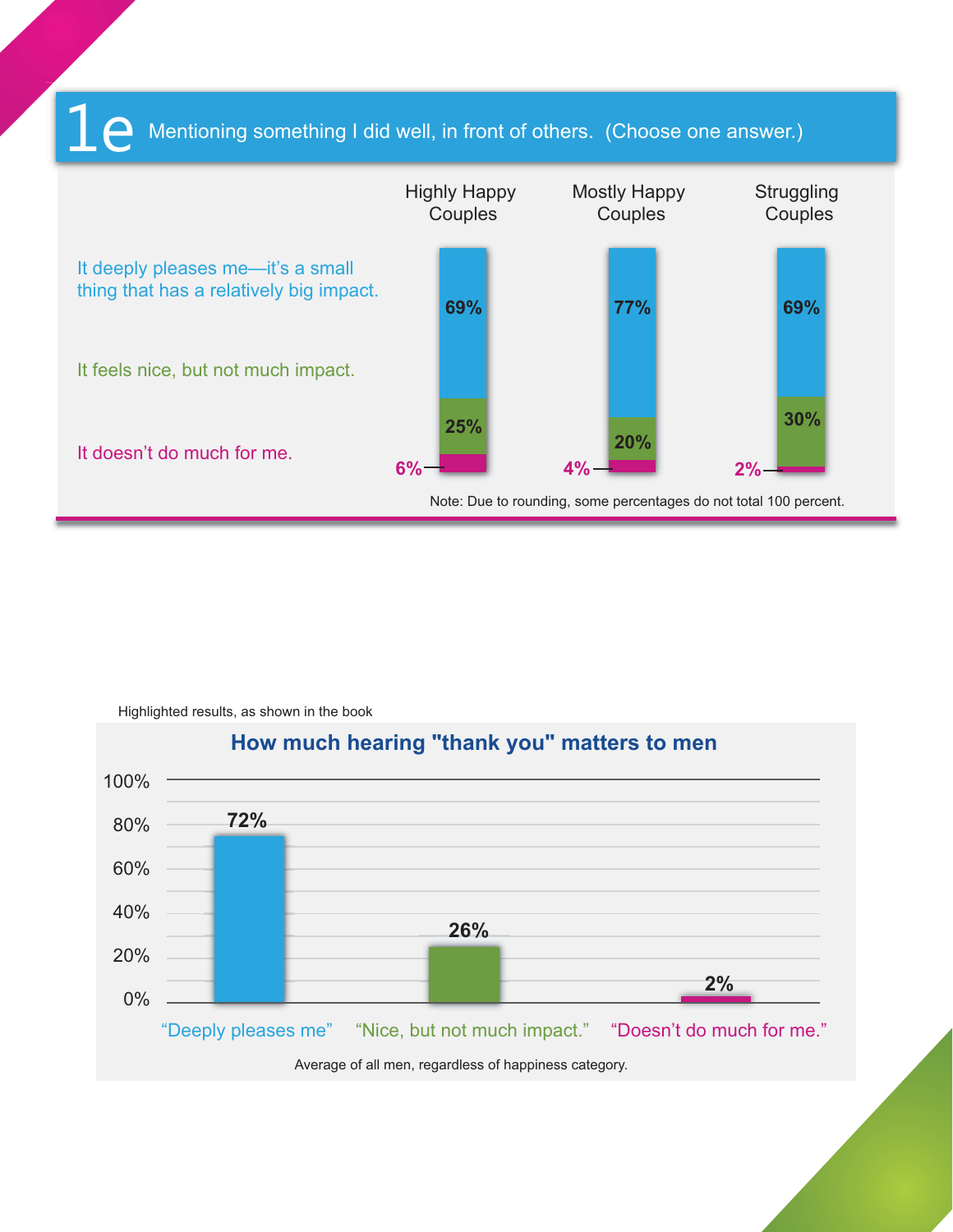

#### **for Her**

Next are the survey results of five scenarios given to the wife about her husband's actions. In each example, the wife was asked to indicate how happy or filled up it makes her when (or if) her husband did each of the things indicated. Each of these actions mattered a lot, regardless of how happy their marriage was.



He leaves me a quick voice mail or text message during the day to say he's thinking about me.

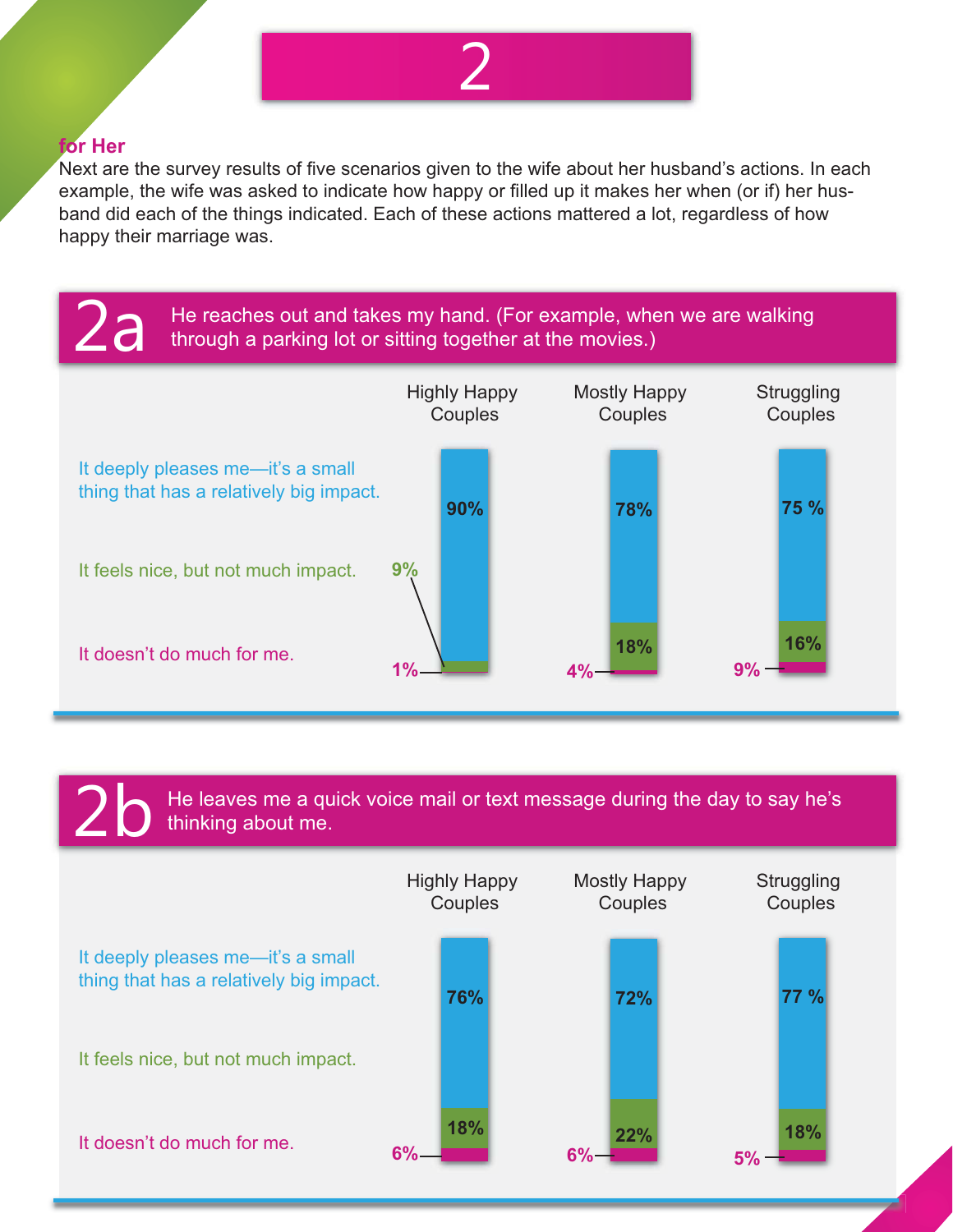$2c$  He pulls himself out of a "funk" when he's in a bad mood or upset about something, instead of withdrawing.



He puts his arm around me when we are sitting next to each other in public (sitting at church, at a restaurant with friends, etc.) (Choose one answer.)

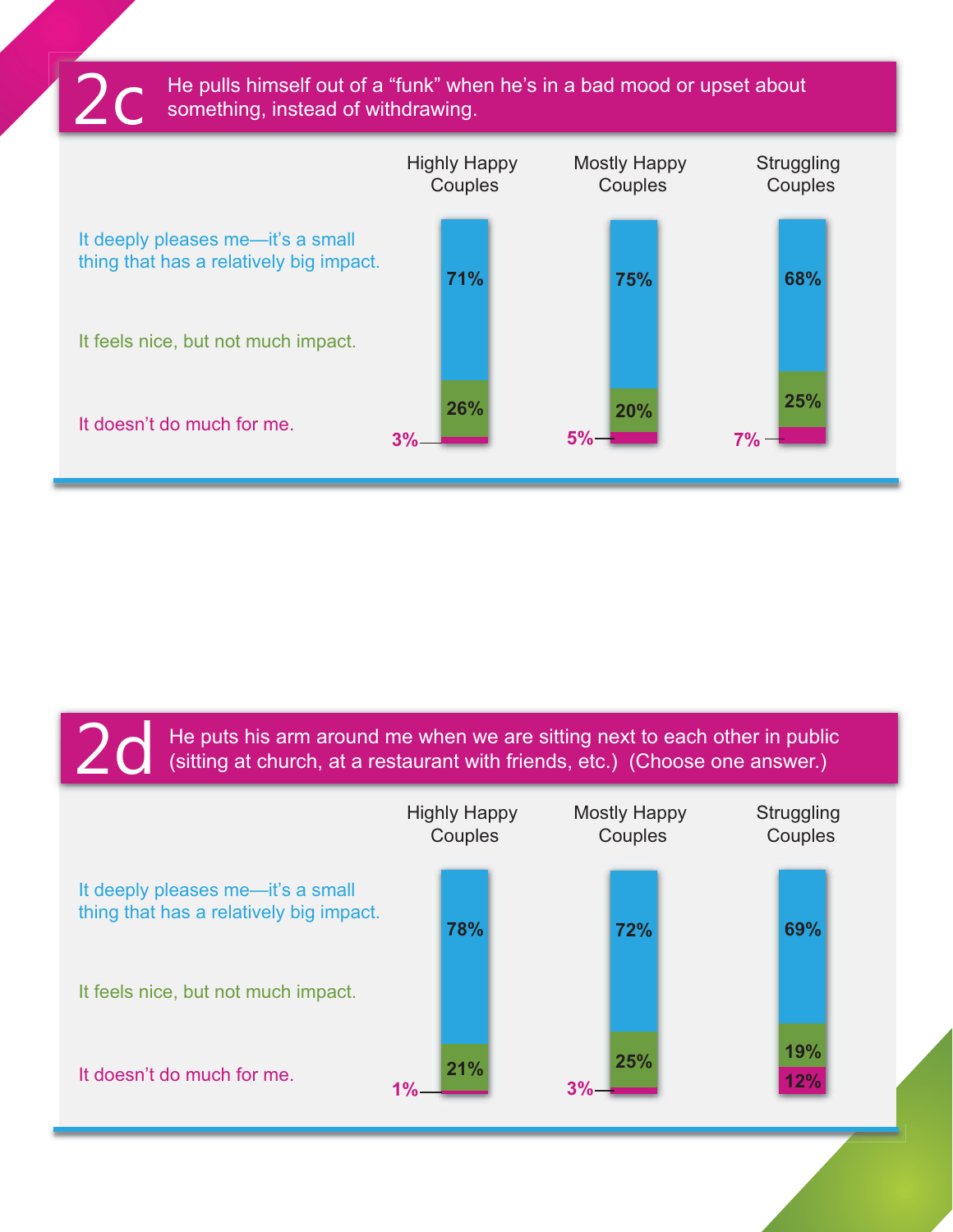### He tells me, sincerely, "You are beautiful." (Choose one answer.)



Highlighted results, as shown in the book

### **How much it matters when he reaches out and takes her hand**



Average of all women, regardless of happiness category.

### Do you care about your spouse and want the best for them, even during painful times?

|                         | <b>Highly Happy</b><br><b>Couples</b> | <b>Mostly Happy</b><br><b>Couples</b> | <b>Struggling</b><br><b>Couples</b> |
|-------------------------|---------------------------------------|---------------------------------------|-------------------------------------|
| Yes, absolutely.        | 99%                                   | 97%                                   | 80%                                 |
| Yes, sometimes.         | 1%                                    | 3%                                    | <b>17%</b>                          |
| These days, not really. | 0%                                    | 0%                                    | 3%                                  |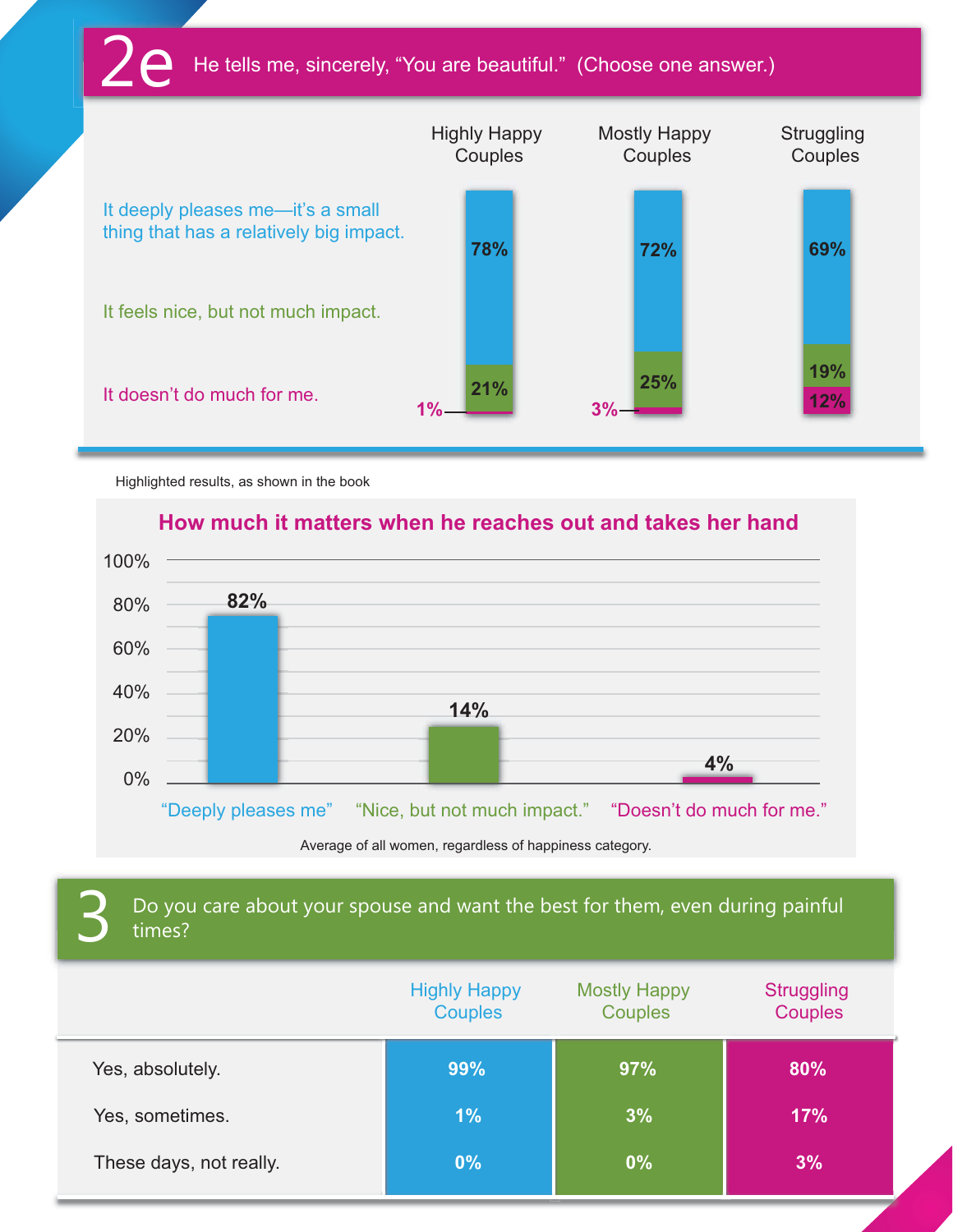Is the following statement true or false? "Even in the middle of a painful argument, I know that my spouse is fully 'for me' and deeply cares about me."

|                                    | <b>Highly Happy</b><br><b>Couples</b> | <b>Mostly Happy</b><br><b>Couples</b> | <b>Struggling</b><br><b>Couples</b> |
|------------------------------------|---------------------------------------|---------------------------------------|-------------------------------------|
| Yes, that is mostly true.          | 96%                                   | 87%                                   | 59%                                 |
| No, that isn't really true for me. | 4%                                    | 13%                                   | 41%                                 |

Highlighted results, as shown in the book





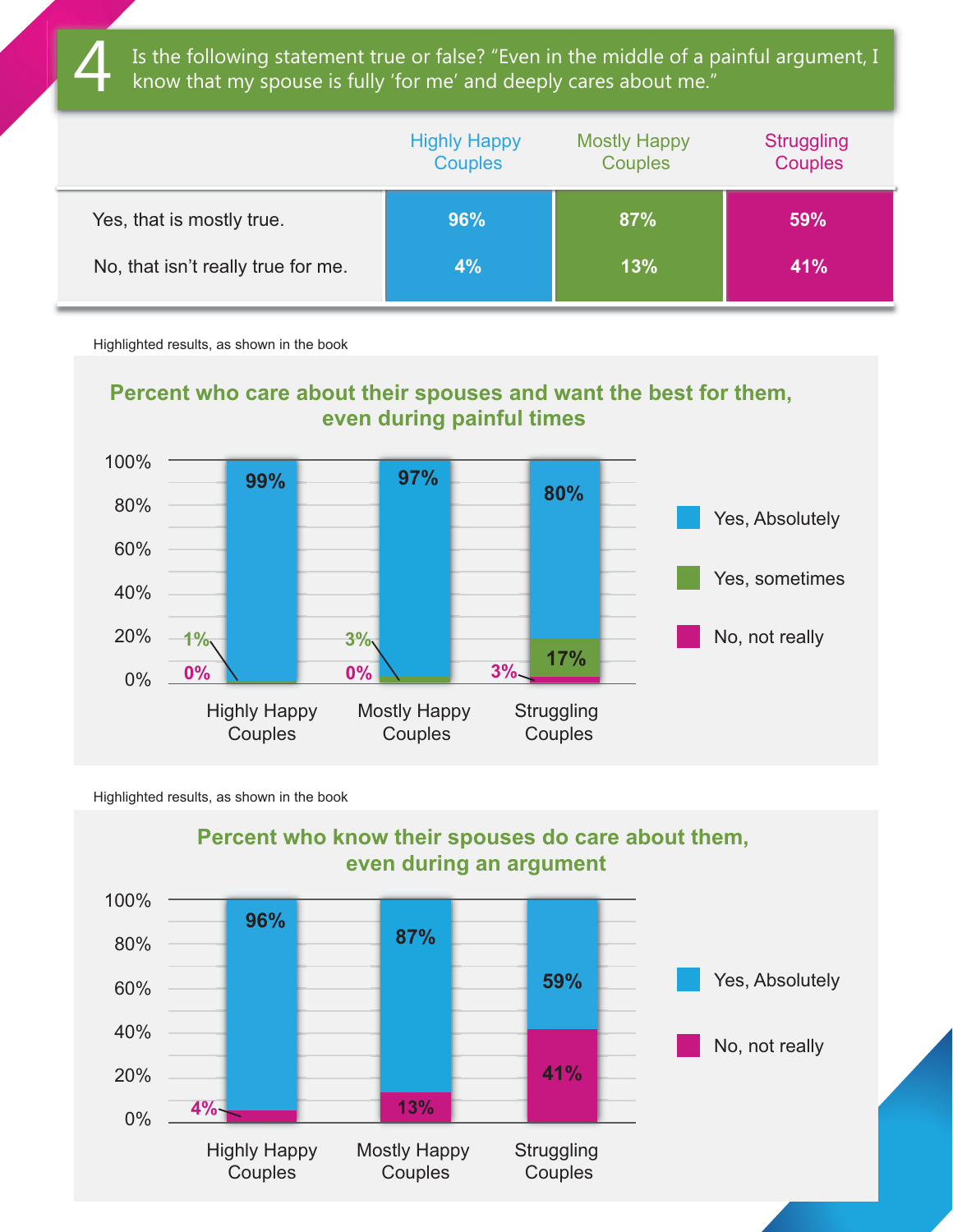Many couples have heard that it's important to not go to bed mad. When you and your spouse get into an emotional conflict and at bedtime it is still unresolved, how<br>do you actually handle it?

|                                                                                                                                                                                                        | <b>Highly Happy</b><br><b>Couples</b> | Mostly Happy<br><b>Couples</b> | <b>Struggling</b><br><b>Couples</b> |
|--------------------------------------------------------------------------------------------------------------------------------------------------------------------------------------------------------|---------------------------------------|--------------------------------|-------------------------------------|
| We keep working to resolve it;<br>we always resolve our<br>disagreements before we actually<br>go to sleep.                                                                                            | 20%                                   | 10%                            | 4%                                  |
| Although we think that resolving<br>it before bed is a good idea, it<br>doesn't always work out that way;<br>we sometimes resolve it later- or<br>it ends up not being as important<br>in the morning. | 60%                                   | 68%                            | 52%                                 |
| Once we go to bed with it<br>unresolved, we tend to just not<br>deal with it later, and it remains<br>unresolved.                                                                                      | 5%                                    | 15%                            | 41%                                 |
| This doesn't really apply to us;<br>we rarely have this type of<br>emotional conflict.                                                                                                                 | 5%                                    | 15%                            | 41%                                 |

Note: Due to rounding, some percentages do not total 100 percent.

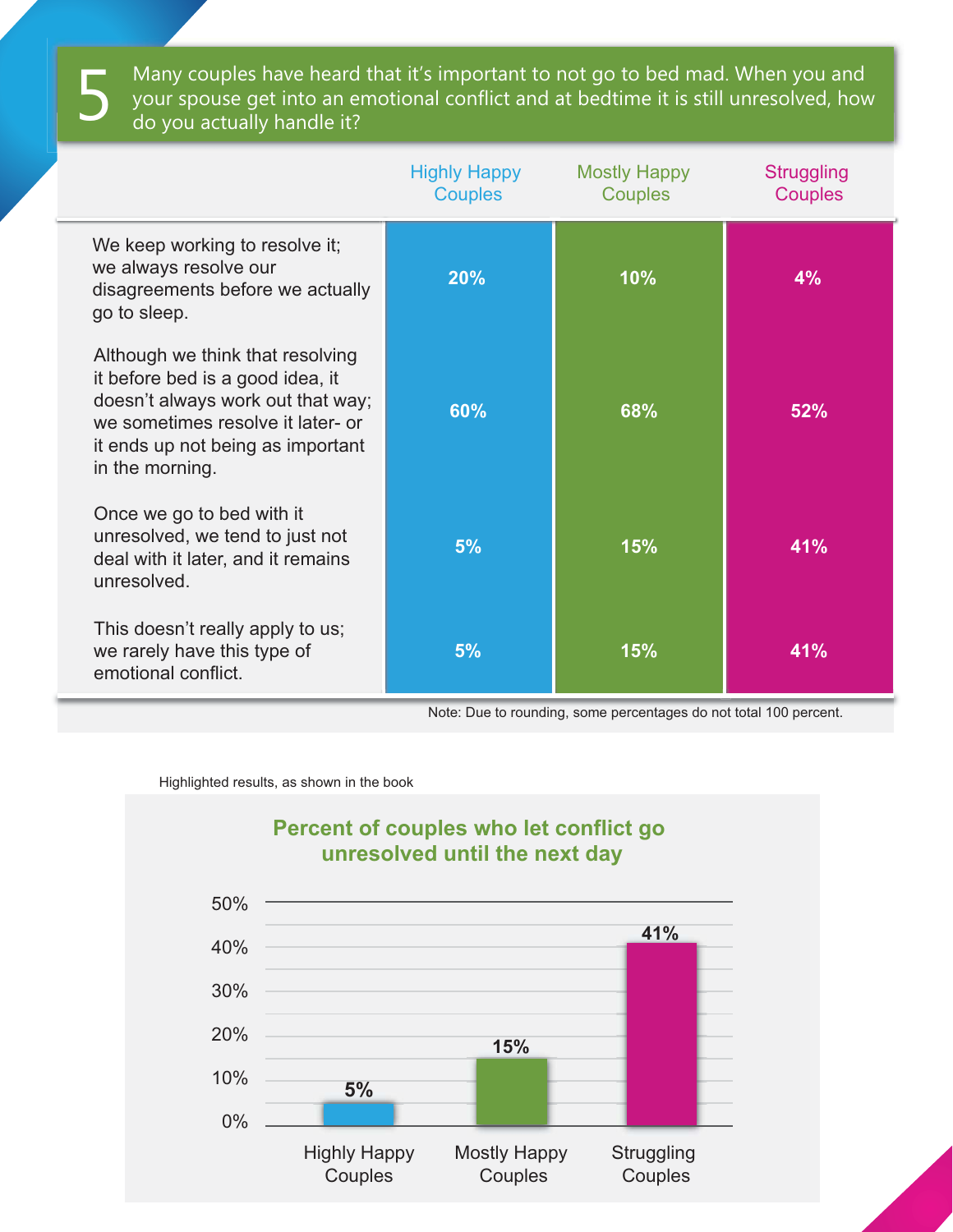Does your spouse notice and respond when you have given more than your spouse has for a period of time? For example, if you did all the chores your spouse usually does—for a week or two while he or she was extra busy at work—would your spouse notice and compensate for that in some way? (By being extra nice and thankful, taking you out for dinner, giving you a break in turn, etc.?)

6

|                                                                                                                                 | <b>Highly Happy</b><br><b>Couples</b> | <b>Mostly Happy</b><br><b>Couples</b> | <b>Struggling</b><br><b>Couples</b> |
|---------------------------------------------------------------------------------------------------------------------------------|---------------------------------------|---------------------------------------|-------------------------------------|
| Yes, if that happens, my spouse<br>will generally notice and<br>compensate for it in some way.                                  | 64%                                   | 52%                                   | 33%                                 |
| My spouse may not notice, but if<br>I mention it, he or she will<br>generally do something to<br>compensate for it in some way. | 22%                                   | 23%                                   | 16%                                 |
| My spouse may notice but won't<br>generally compensate for it.                                                                  | 13%                                   | 20%                                   | 34%                                 |
| My spouse generally won't notice,<br>and thus won't compensate.                                                                 | 2%                                    | 6%                                    | 17%                                 |

Note: Due to rounding, some percentages do not total 100 percent.

| In this survey, "daily generosity" was measured by whether spouses did various<br>small acts for each other. * |                     |                     |                   |
|----------------------------------------------------------------------------------------------------------------|---------------------|---------------------|-------------------|
|                                                                                                                | <b>Highly Happy</b> | <b>Mostly Happy</b> | <b>Struggling</b> |
|                                                                                                                | <b>Couples</b>      | Couples             | Couples           |
| High daily generosity.                                                                                         | 79%                 | 51%                 | 23%               |
| Low daily generosity.                                                                                          | 21%                 | 49%                 | 77%               |

\* Source: Dr. Brad Wilcox, "Survey of Marital Generosity 2010-2011." Note: On this survey, answers were separate for husbands and wives. The wives' answers are shown here. (Husbands' numbers were similar.)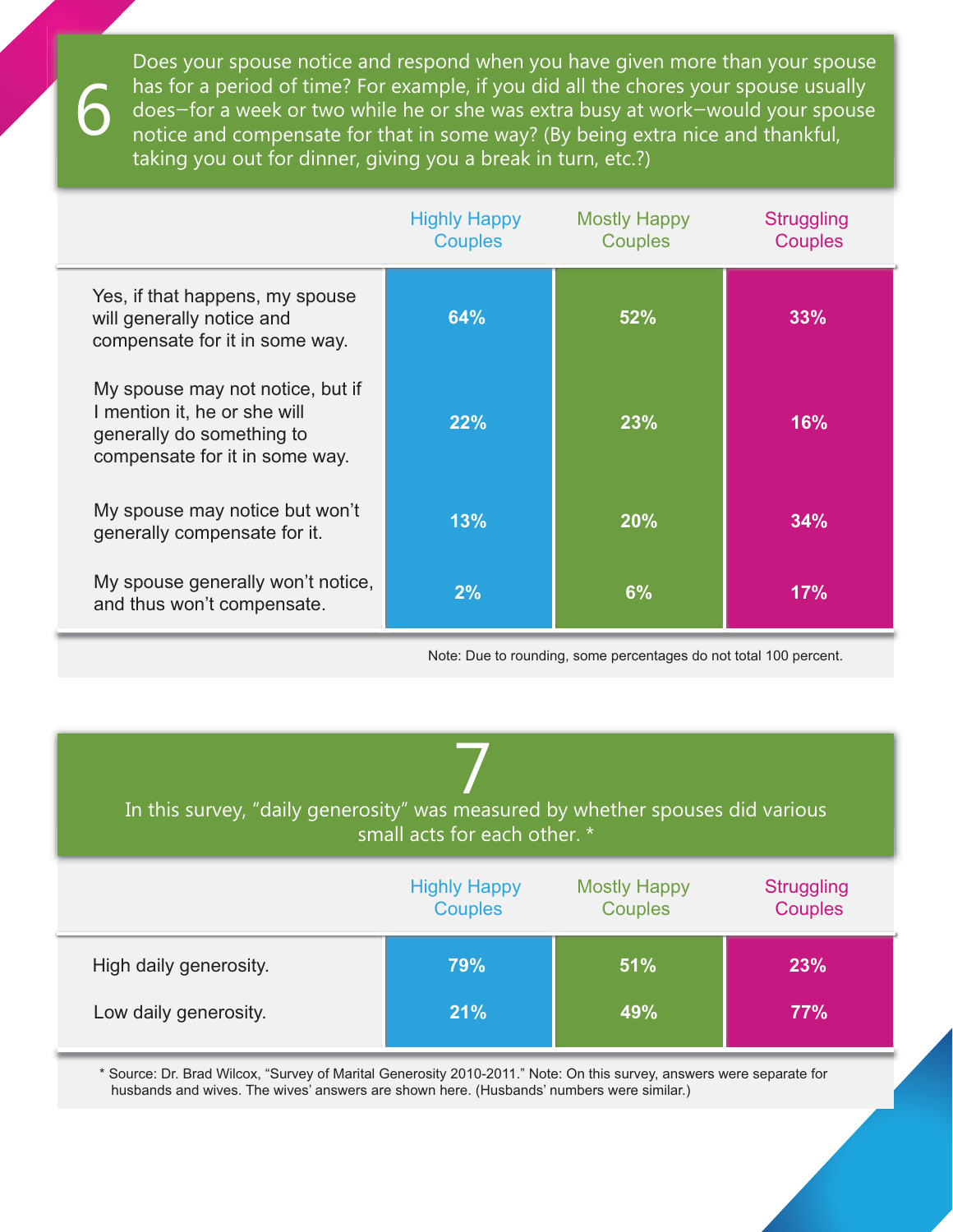



If you were to find yourself thinking that your spouse is doing less or "getting more" than you, which choice best describes what would most often happen in your mind?

|                                                                                                  | <b>Highly Happy</b><br><b>Couples</b> | <b>Mostly Happy</b><br><b>Couples</b> | <b>Struggling</b><br><b>Couples</b> |
|--------------------------------------------------------------------------------------------------|---------------------------------------|---------------------------------------|-------------------------------------|
| I stop that train of thought before<br>I get too bothered to begin with.                         | 64%                                   | 50%                                   | 26%                                 |
| It bothers me, but instead of<br>thinking about it, I try to stop that<br>train of thought.      | 29%                                   | 35%                                   | 40%                                 |
| It bothers me and I can't help but<br>keep thinking about my<br>annoyance over a period of time. | 7%                                    | <b>16%</b>                            | 34%                                 |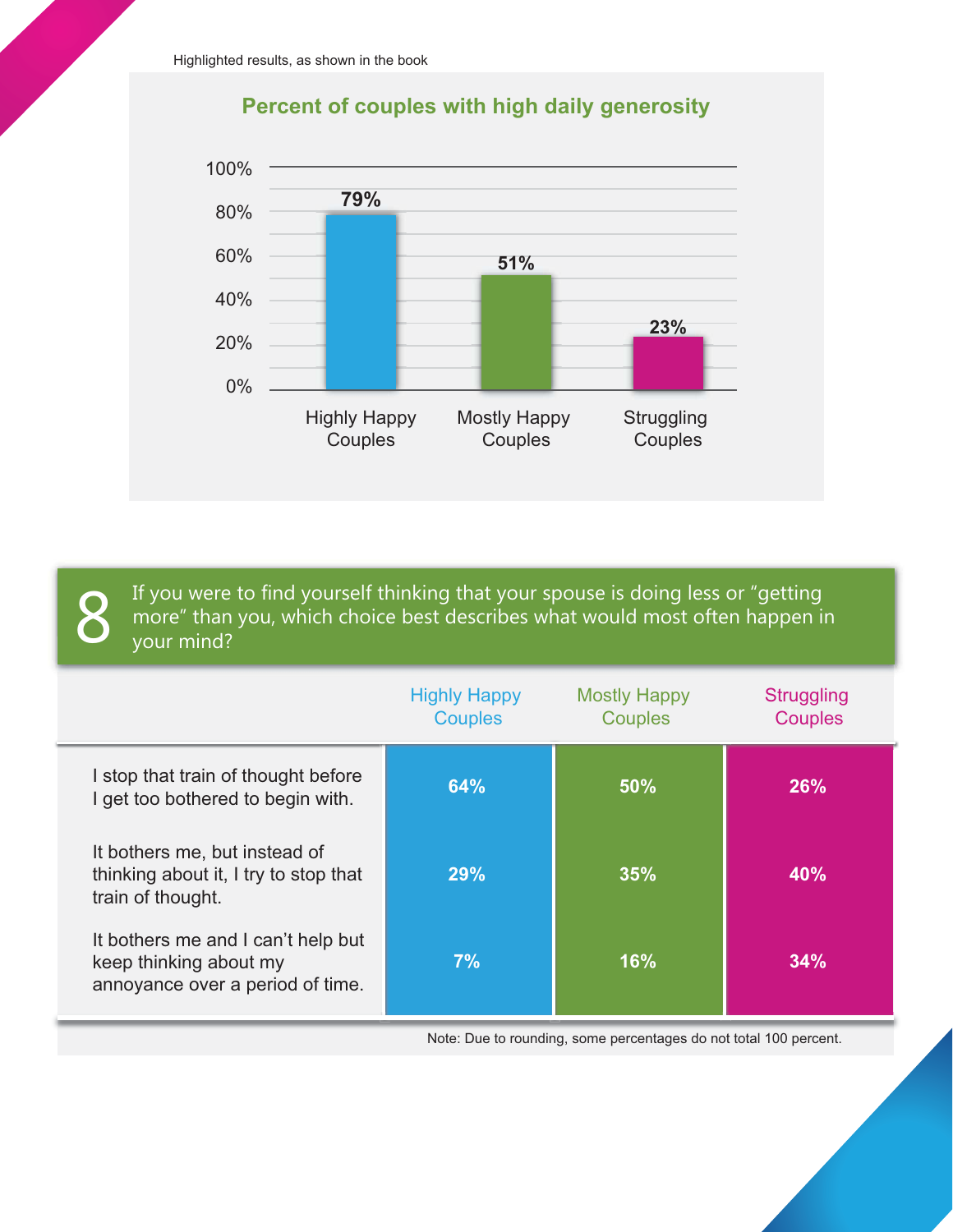

### **Percent who stop a negative train of thought to keep from getting upset**

Most spouses have times when they feel frustration or disappointment because their husband or wife did not meet their expectations. When that happens to you, how much does it bother you?

|                                                                                                  | <b>Highly Happy</b><br><b>Couples</b> | Mostly Happy<br><b>Couples</b> | <b>Struggling</b><br><b>Couples</b> |
|--------------------------------------------------------------------------------------------------|---------------------------------------|--------------------------------|-------------------------------------|
| It bothers me quite a bit.                                                                       | 7%                                    | 18%                            | 40%                                 |
| It bothers me some.                                                                              | 39%                                   | 48%                            | 35%                                 |
| It really doesn't bother me at all.                                                              | 12%                                   | 9%                             | 7%                                  |
| It starts to bother me—but I get a<br>grip, so that it doesn't end up<br>bothering me much.      | 20%                                   | 14%                            | 16%                                 |
| I don't really have expectations<br>that my spouse doesn't meet, so<br>this doesn't apply to me. | 23%                                   | 11%                            | 2%                                  |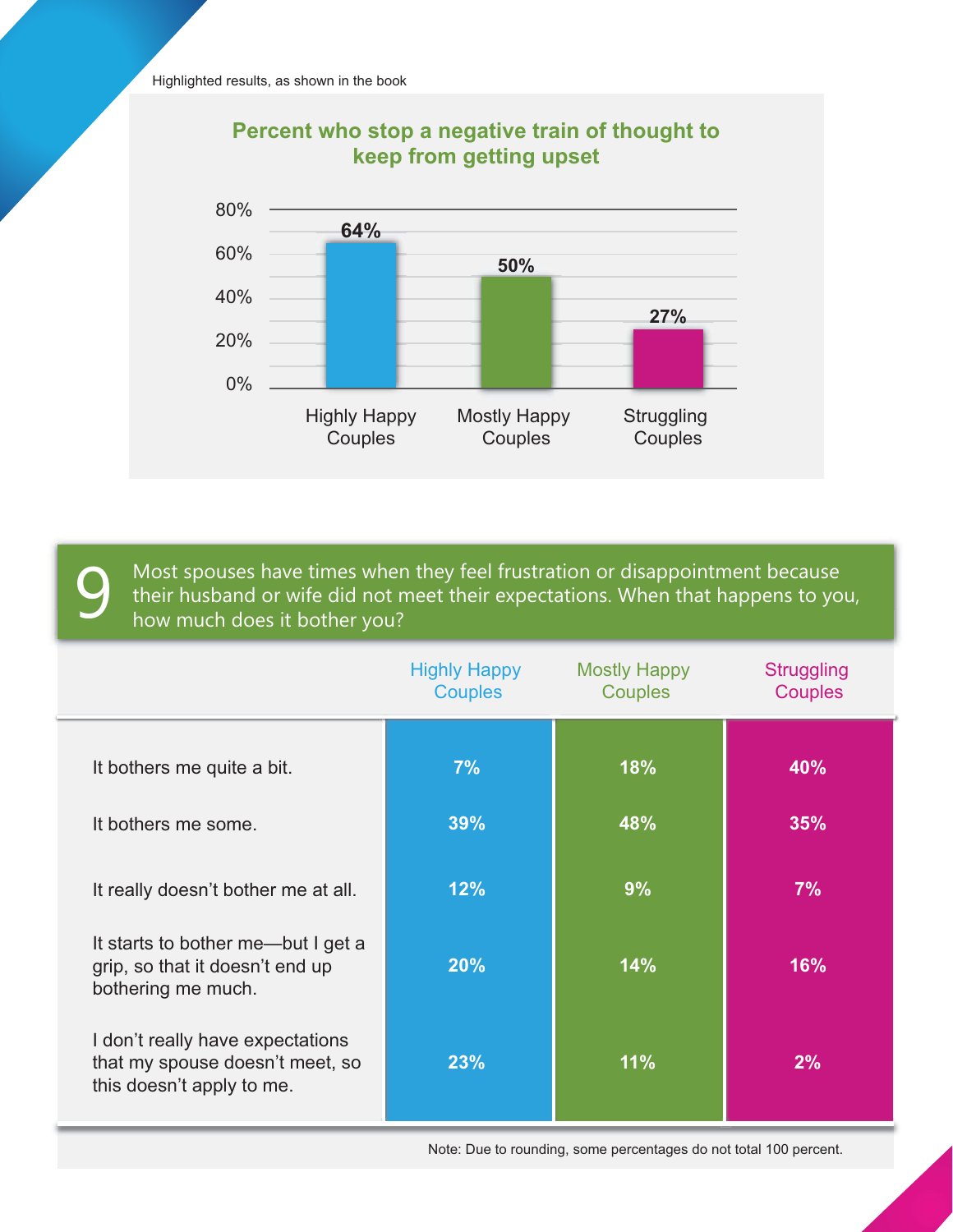### Do you think your spouse expects some things from you that you feel are difficult or impossible to deliver?

| 12% | 22% | 47%                                                             |
|-----|-----|-----------------------------------------------------------------|
| 57% | 59% | 40%                                                             |
| 31% | 19% | 14%                                                             |
|     |     | Neta: Due te reunding come noreontogee de net total 100 noreont |

Note: Due to rounding, some percentages do not total 100 percent.

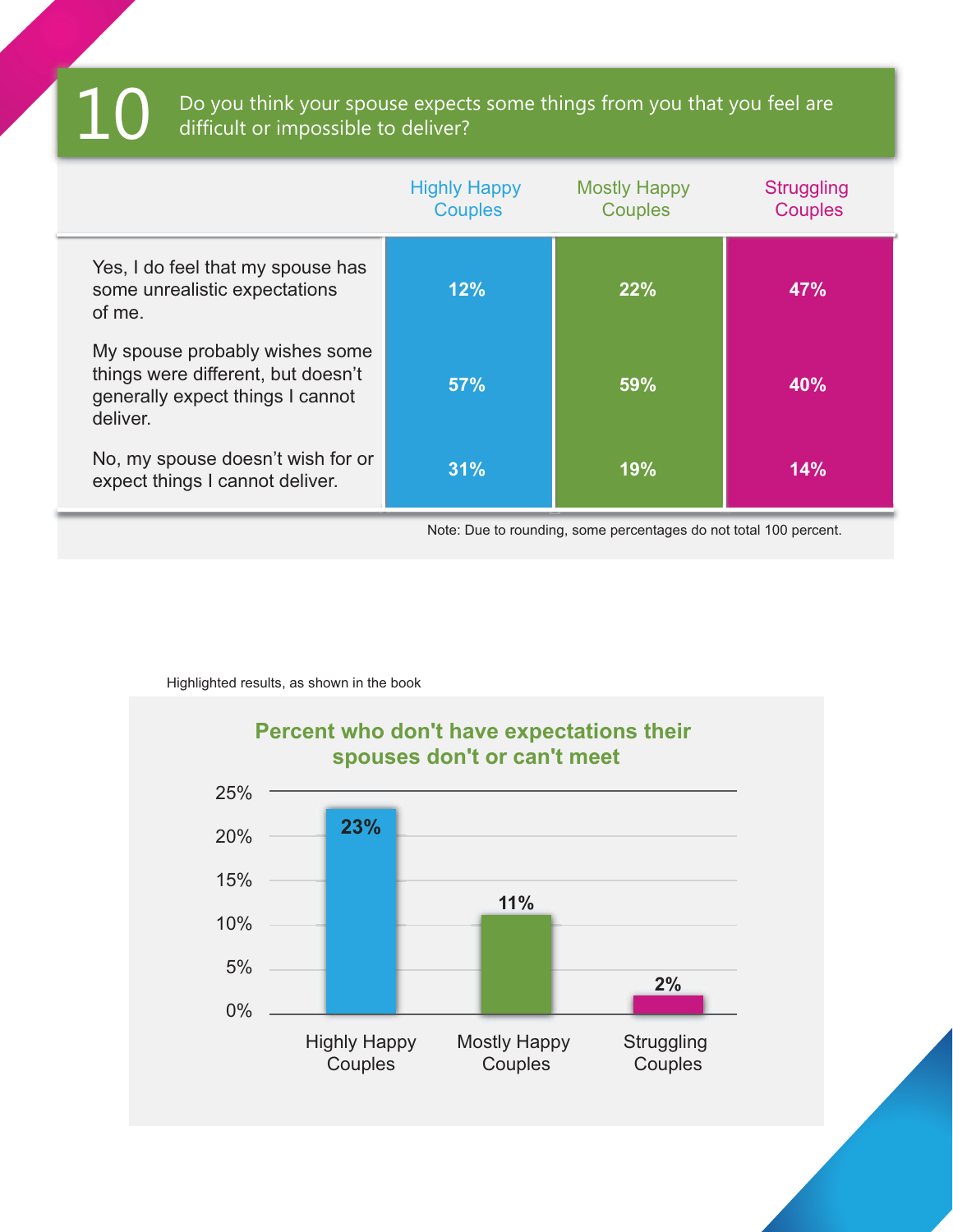



This question isn't about resolving the substance of a conflict, but about reconnecting after tension or a fight. Some couples have a way of mutually signaling after tension or a fight. Some couples have a way of mutually reconnecting after tension has occurred, 111 while other couples do not do that. Which best describes you?

|                                                                                                                                                                                                                                                                                                                                        | <b>Highly Happy</b><br><b>Couples</b> | <b>Mostly Happy</b><br><b>Couples</b> | <b>Struggling</b><br><b>Couples</b> |
|----------------------------------------------------------------------------------------------------------------------------------------------------------------------------------------------------------------------------------------------------------------------------------------------------------------------------------------|---------------------------------------|---------------------------------------|-------------------------------------|
| We nearly always find a way to<br>purposefully signal or confirm that<br>we have both reconnected. (For<br>example, "Are we okay?" "We're<br>okay." Or a private signal you<br>share with each other that makes<br>sense to the two of you, such as<br>calling each other a pet name,<br>sharing a silly gesture or voice,<br>$etc.$ ) | 70%                                   | 48%                                   | 22%                                 |
| We don't always share a mutual<br>signal that we have reconnected<br>- sometimes we just move on.                                                                                                                                                                                                                                      | 30%                                   | 52%                                   | 78%                                 |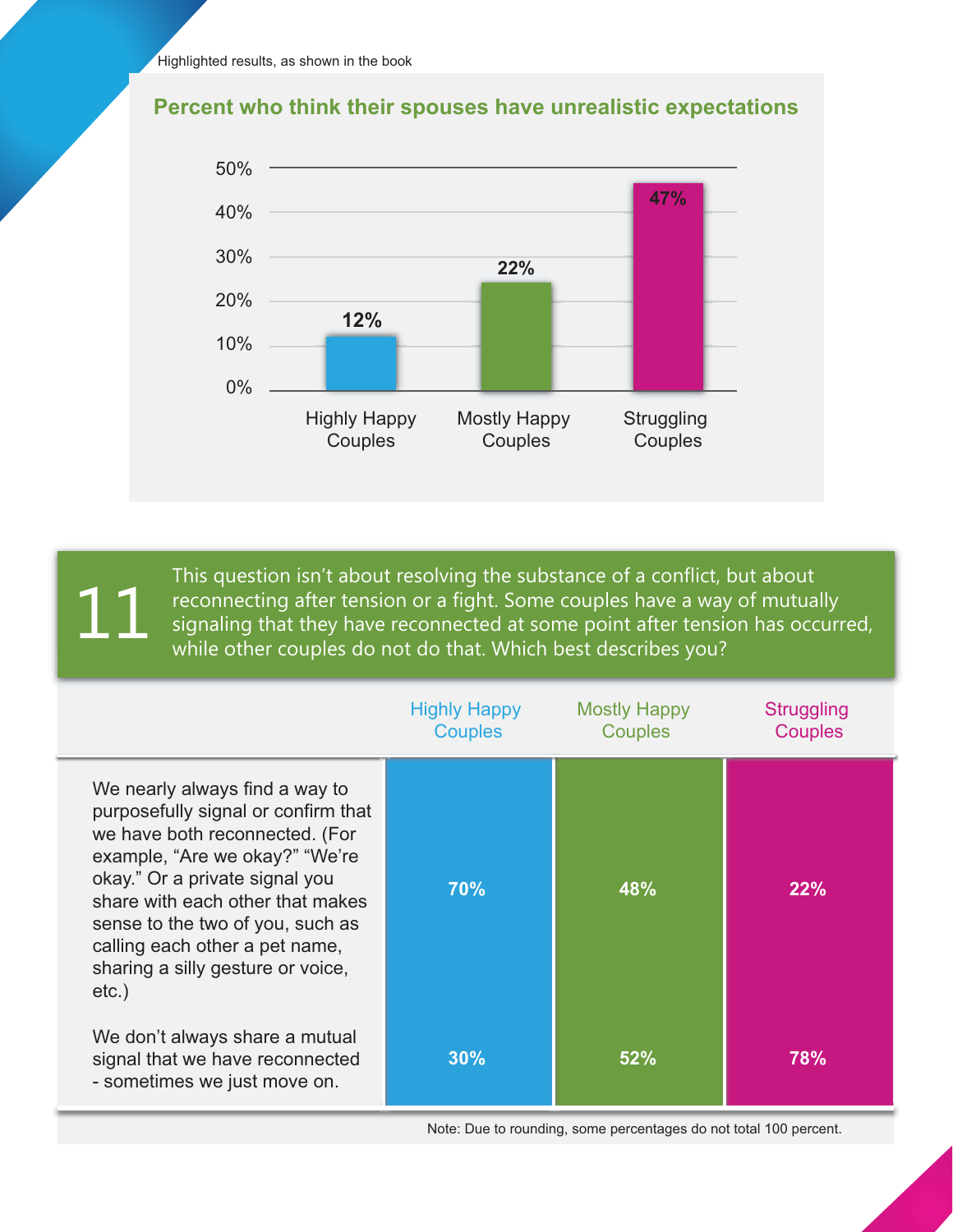Most spouses have times when they feel frustration or disappointment because their husband or wife did not meet their expectations. When that happens to you, how much does it bother you?

|                                                                                                                                                 | <b>Highly Happy</b><br><b>Couples</b> | <b>Mostly Happy</b><br><b>Couples</b> | <b>Struggling</b><br><b>Couples</b> |
|-------------------------------------------------------------------------------------------------------------------------------------------------|---------------------------------------|---------------------------------------|-------------------------------------|
| Yes, in those times that I take the<br>initiative first, my spouse generally<br>responds very well -either right<br>then or shortly thereafter. | 69%                                   | 47%                                   | 34%                                 |
| When I take the initiative first,<br>there's no pattern in my spouse's<br>response-sometimes they<br>respond well, sometimes they<br>don't.     | 18%                                   | 32%                                   | 35%                                 |
| No, in those times when I take the<br>initiative first, my spouse doesn't<br>generally respond in the way I<br>was hoping for.                  | 3%                                    | 12%                                   | 24%                                 |
| This doesn't apply, since my<br>spouse is usually the one trying<br>to apologize or make up first.                                              | 6%                                    | 6%                                    | 4%                                  |
| This doesn't apply, since we<br>don't generally resolve things by<br>apologizing or trying to make up.                                          | 4%                                    | 4%                                    | 4%                                  |

Note: Due to rounding, some percentages do not total 100 percent.

Highlighted results, as shown in the book



## **Percent who purposely signal each other that**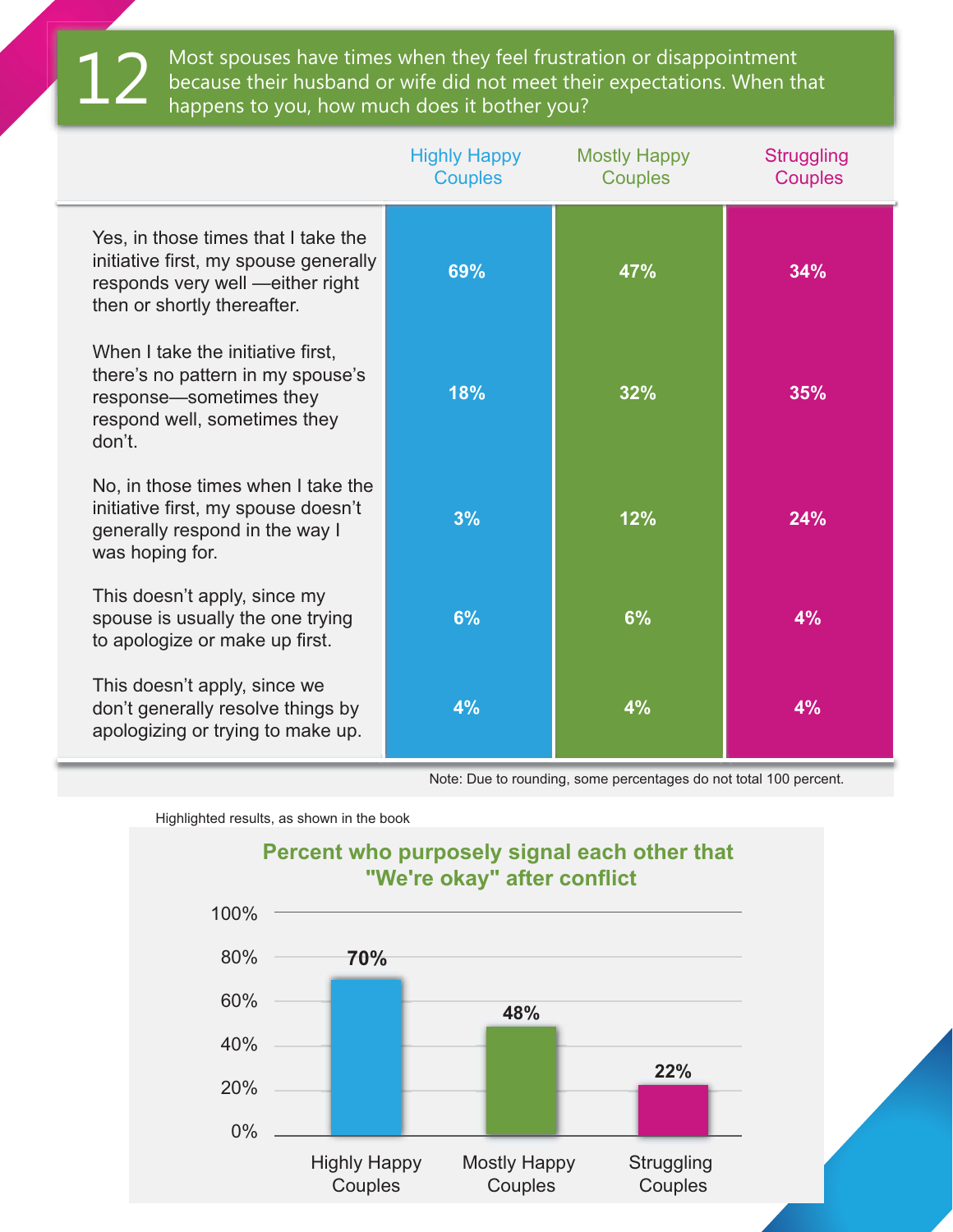During the past month, about how often did you and your husband/wife spend time alone with each other, talking, or sharing an activity? \*

|                   | <b>Highly Happy</b> | <b>Mostly Happy</b> | <b>Struggling</b> |
|-------------------|---------------------|---------------------|-------------------|
|                   | <b>Couples</b>      | <b>Couples</b>      | <b>Couples</b>    |
| At least weekly.  | 83%                 | 63%                 | 35%               |
| Less than weekly. | 17%                 | 37%                 | 65%               |

\* Source: Dr. Brad Wilcox, Survey of Marital Generosity, 2010–2011

Highlighted results, as shown in the book



When most of us are with friends or acquaintances, we put forward effort to be on our best behavior. When you are alone with your spouse, do you think your spouse puts in as much effort to be considerate with you as he or she does in public with other people? 14

|                                                                          | <b>Highly Happy</b><br><b>Couples</b> | <b>Mostly Happy</b><br><b>Couples</b> | <b>Struggling</b><br><b>Couples</b> |
|--------------------------------------------------------------------------|---------------------------------------|---------------------------------------|-------------------------------------|
| Yes, my spouse puts in more effort<br>than he/she does with others.      | 34%                                   | 20%                                   | 14%                                 |
| Yes, my spouse puts in a similar<br>effort as with others.               | 37%                                   | 35%                                   | 14%                                 |
| Sometimes yes, sometimes no                                              | 26%                                   | 37%                                   | 49%                                 |
| Not really, my spouse generally<br>puts in less effort than with others. | 4%                                    | 9%                                    | 23%                                 |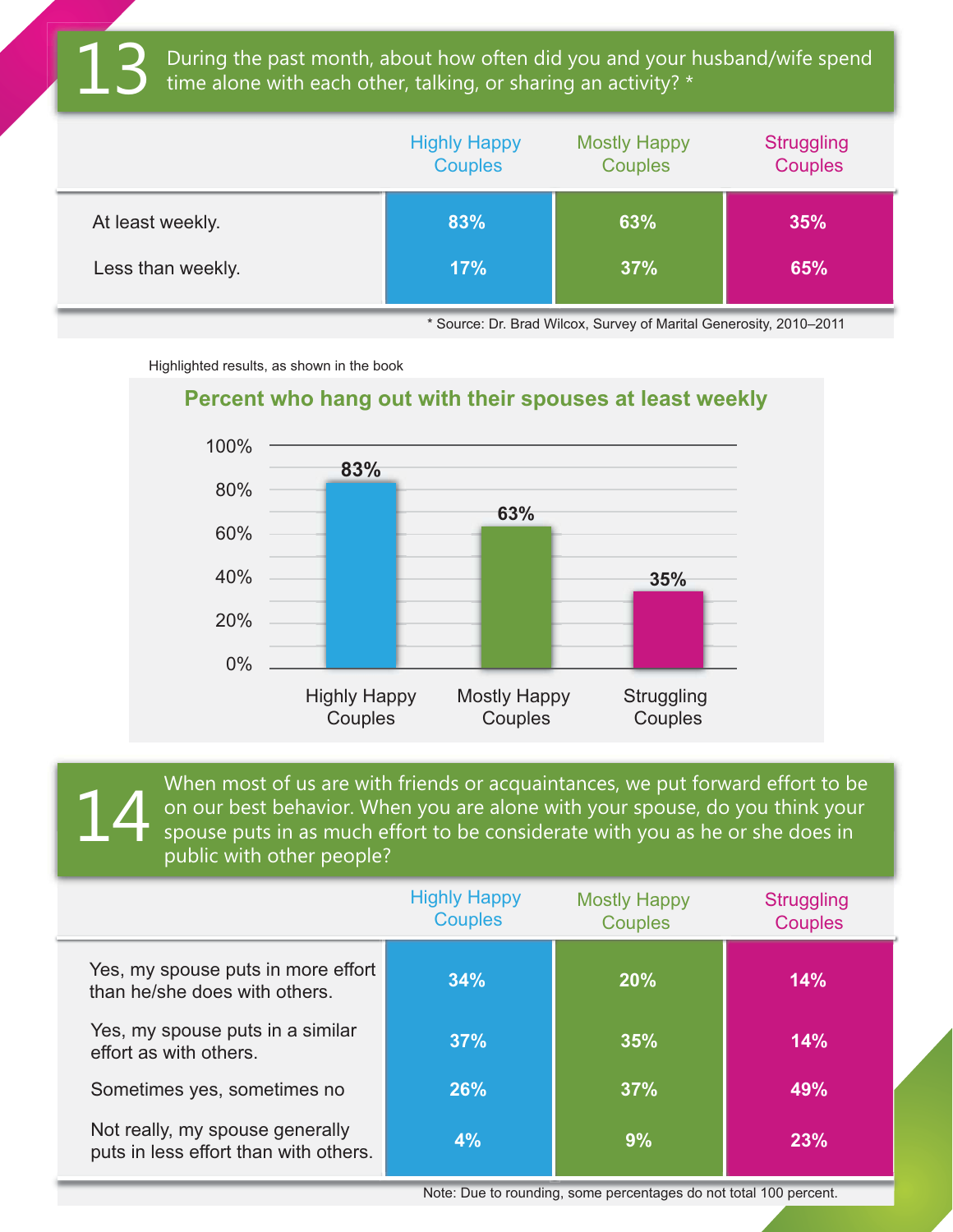$15$  When you are alone with your spouse, do you generally put in the same effort to be considerate of your spouse as you do with others?

|                                                                                       | <b>Highly Happy</b><br><b>Couples</b> | <b>Mostly Happy</b><br><b>Couples</b> | <b>Struggling</b><br><b>Couples</b> |
|---------------------------------------------------------------------------------------|---------------------------------------|---------------------------------------|-------------------------------------|
| Yes, I make even more effort to<br>treat my spouse well than I do<br>with others.     | 45%                                   | 22%                                   | 21%                                 |
| Yes, I make the same type of<br>effort with my spouse as I do<br>with others.         | 30%                                   | 39%                                   | 25%                                 |
| Sometimes I do that; sometimes<br>I don't.                                            | 20%                                   | 29%                                   | <b>47%</b>                          |
| Not really; I let my guard down<br>with my spouse, so I just don't<br>think about it. | 6%                                    | 10%                                   | 7%                                  |

Note: Due to rounding, some percentages do not total 100 percent.

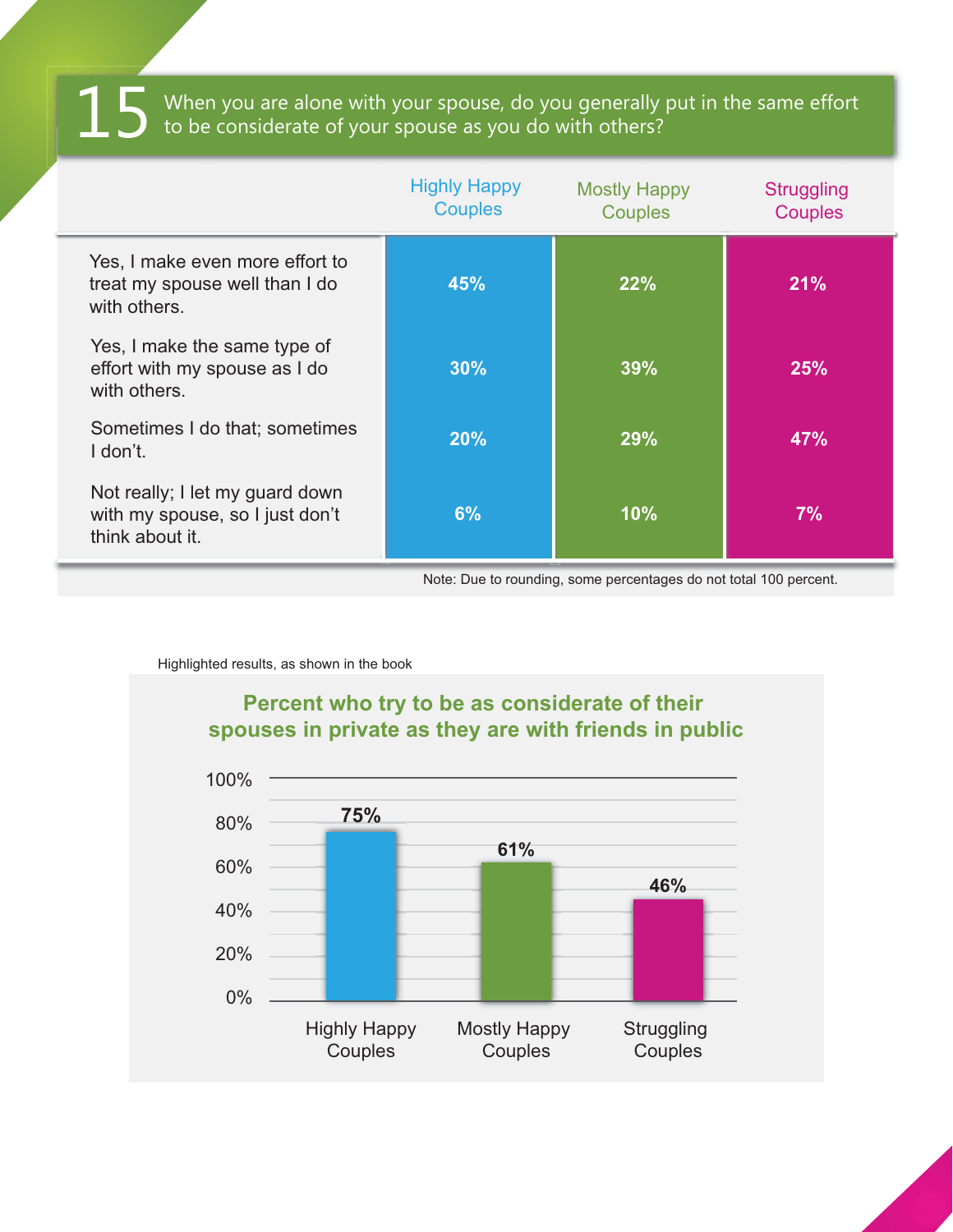Please indicate how much you agree or disagree with the following statement:<br>"God is at the center of our marriage. \*

|                                              | <b>Highly Happy</b><br><b>Couples</b> | <b>Mostly Happy</b><br><b>Couples</b> | <b>Struggling</b><br><b>Couples</b> |
|----------------------------------------------|---------------------------------------|---------------------------------------|-------------------------------------|
| Both agree.<br>("Somewhat" to "Strongly")    | 53%                                   | 40%                                   | 7%                                  |
| Both disagree.<br>("Somewhat" to "Strongly") | 26%                                   | 44%                                   | 30%                                 |
| One spouse agrees;<br>one disagrees.         | 30%                                   | 44%                                   | <b>26%</b>                          |

\*Source: Dr. Brad Wilcox, Survey of Marital Generosity, 2010–2011.

Highlighted results, as shown in the book



Some spouses feel that since so many relationships encounter problems, it is important to maintain a bit of emotional independence or retain your own life in some way. That way, if everything falls apart, you still retain a piece of yourself. Is that true of you, or not true of you? 17

|                             | <b>Highly Happy</b><br><b>Couples</b> | <b>Mostly Happy</b><br><b>Couples</b> | <b>Struggling</b><br><b>Couples</b> |
|-----------------------------|---------------------------------------|---------------------------------------|-------------------------------------|
| Yes, I do feel that way.    | 34%                                   | 20%                                   | 14%                                 |
| No, I do not feel that way. | 37%                                   | 35%                                   | 14%                                 |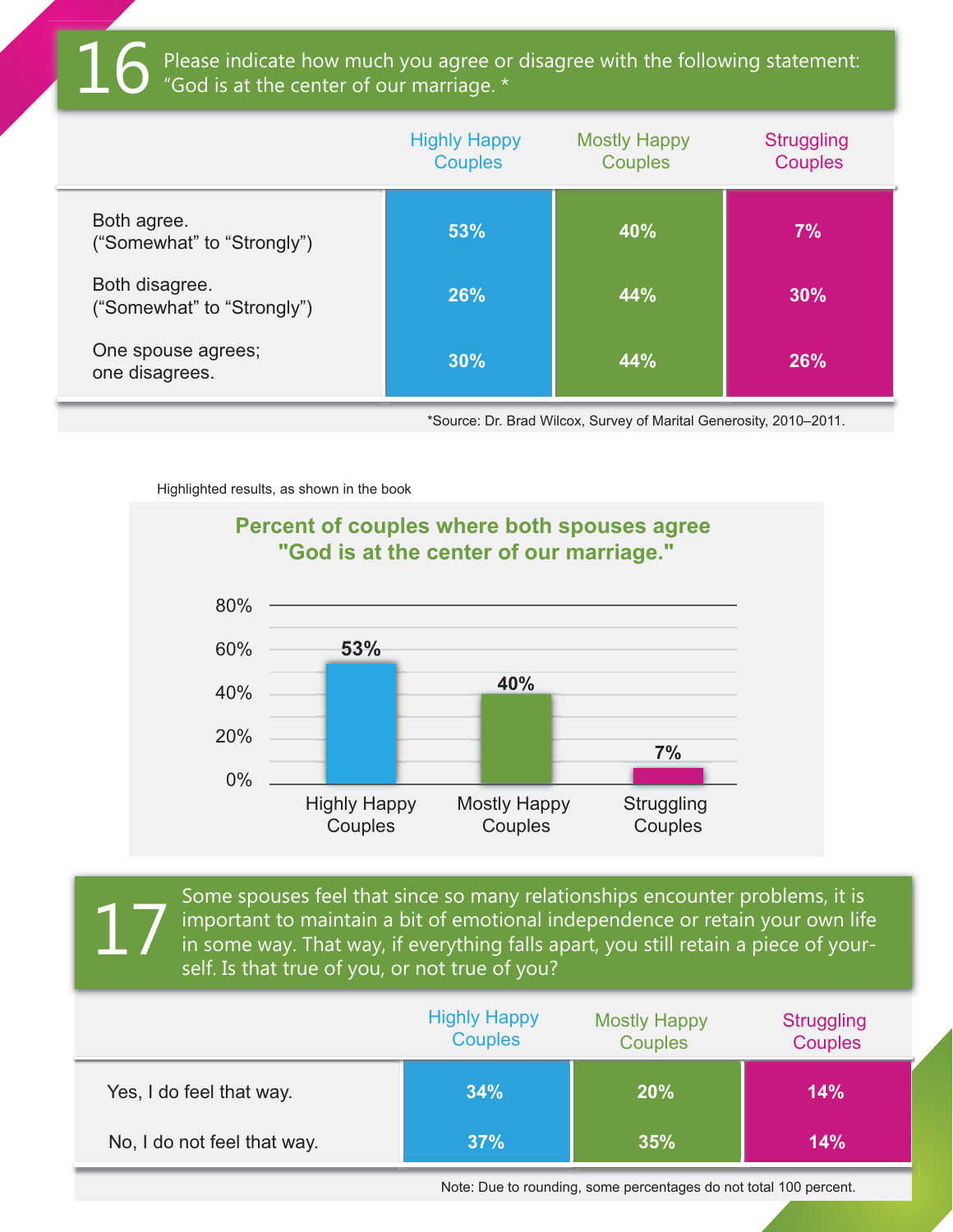Highlighted results, as shown in the book



### **Percent of spouses who try to not retain**

 $\mathbf 1\mathbf 8$  If you had to pick either you or your spouse as the primary reason why your marriage is happy and you enjoy being married, who would you pick?

|                                                        | <b>Highly Happy</b><br><b>Couples</b> | <b>Mostly Happy</b><br><b>Couples</b> | So-so<br>Couples* |
|--------------------------------------------------------|---------------------------------------|---------------------------------------|-------------------|
| Me.                                                    | 21%                                   | 39%                                   | 55%               |
| My spouse.                                             | 79%                                   | 61%                                   | 38%               |
| We are not that happy, so this<br>doesn't apply to me. | $0\%$                                 | 0%                                    | 77%               |

Asked of those survey takers who responded in one of the first three categories of happiness ("Yes!" "Yes, mostly," or "Sometimes yes, sometimes no") when asked, "Are you generally happy in your marriage?"

\*This question was not asked of those who answered "Not really" or "No!"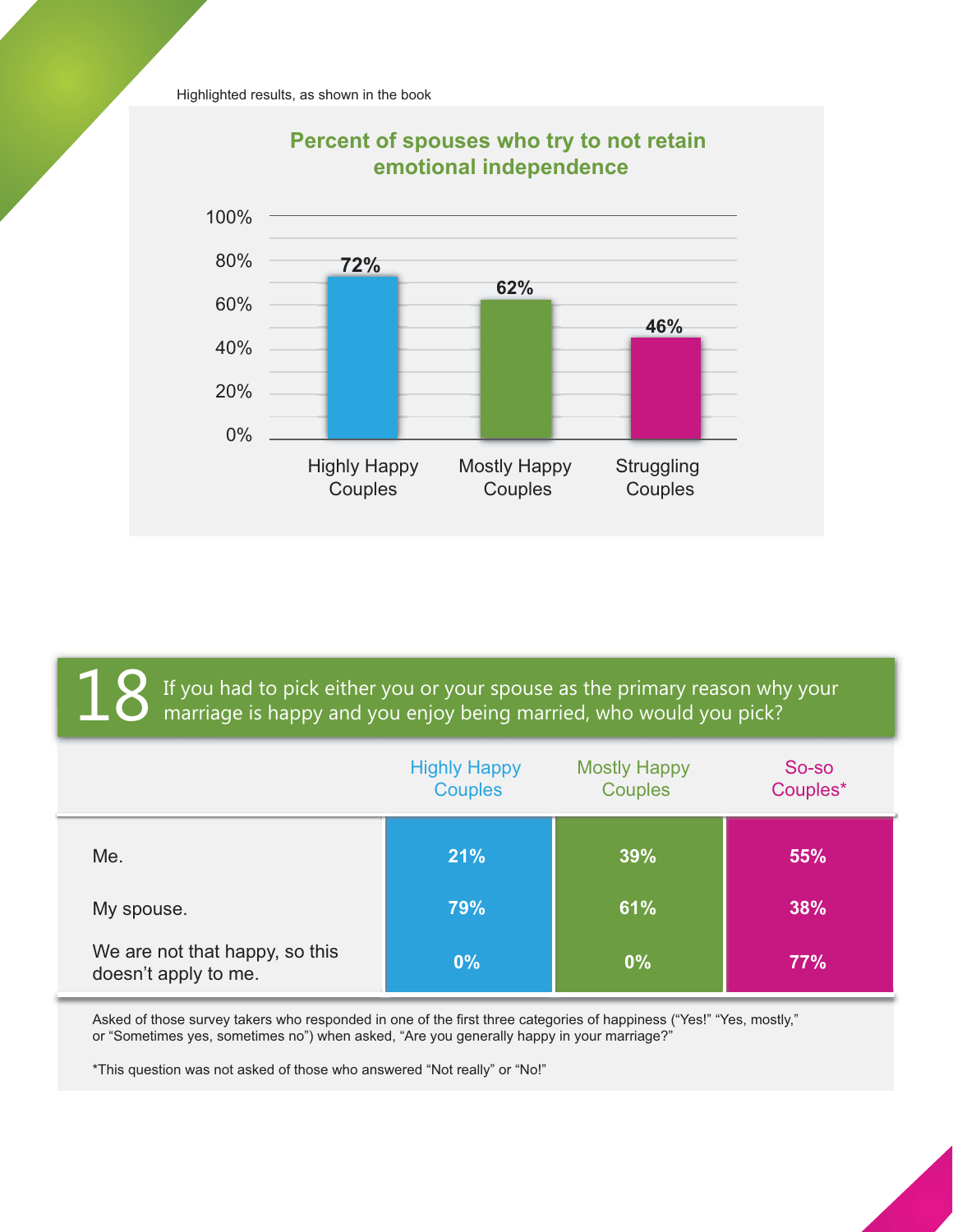



Asked of those survey takers who responded in one of the first three categories of happiness ("Yes!" "Yes, mostly," or "Sometimes yes, sometimes no") when asked, "Are you generally happy in your marriage?"

This question was not asked of those who answered "Not really" or "No!"

# 19

This question was used to group married couples in happiness categories: Are you, personally, generally happy in your marriage these days, and enjoying being married? Answer choices: Yes!; Yes, most of the time; Sometimes yes, sometimes no; Not really; No! I am really unhappy. Percent in each category were as follows:

|                                | <b>Highly Happy</b><br><b>Couples</b> | <b>Mostly Happy</b><br><b>Couples</b> | <b>Struggling</b><br><b>Couples</b> |
|--------------------------------|---------------------------------------|---------------------------------------|-------------------------------------|
| National survey*               | 39%                                   | 38%                                   | 22%                                 |
| Internal (churchgoer) surveys* | 34%                                   | 37%                                   | 29%                                 |

\*Neither the national survey or the internal surveys are likely to be quite nationally representative for happiness categories. As noted in the book, the happiness groups in the nationally-representative survey were engineered to provide a large enough sample of "Struggling" couples to analyze. The internal surveys were primarily conducted in marriage venues; these were highly composed of churchgoers and also likely attracted a higher-than-normal number of struggling couples. [\(Please see the survey methodology chapter written by Chuck Cowan for more detail.\)](http://www.shaunti.com/wp-content/uploads/2014/02/Chuck-Cowan-Chapter-for-Surprising-Secrets.pdf) However, based on other surveys, including one by Dr. Brad Wilcox, we can estimate that although these numbers are not nationally-representative they are not dramatically skewed, either: the "real" happiness categories across a representative population are likely to be in the ballpark.